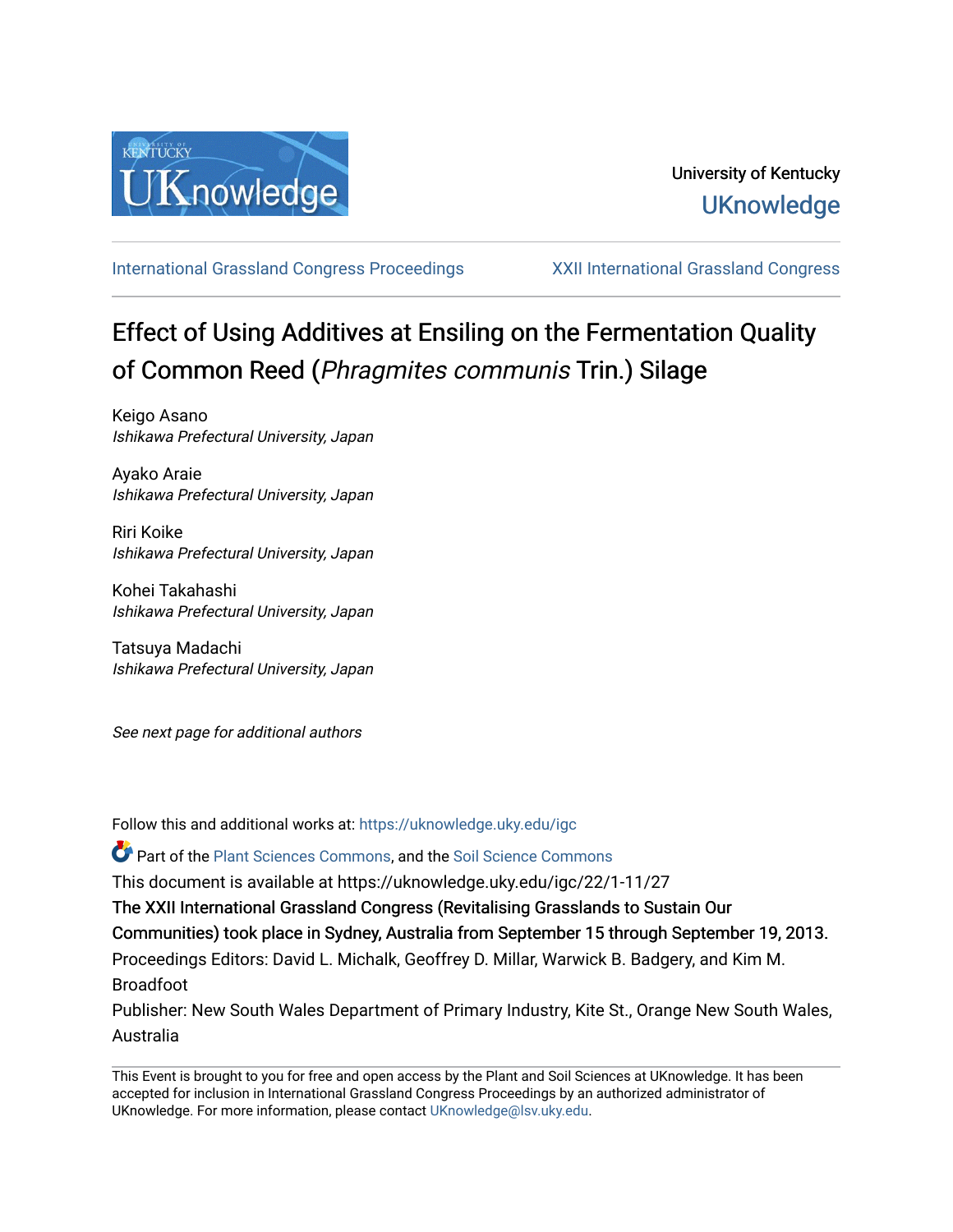### Presenter Information

Keigo Asano, Ayako Araie, Riri Koike, Kohei Takahashi, Tatsuya Madachi, and Motohiko Ishida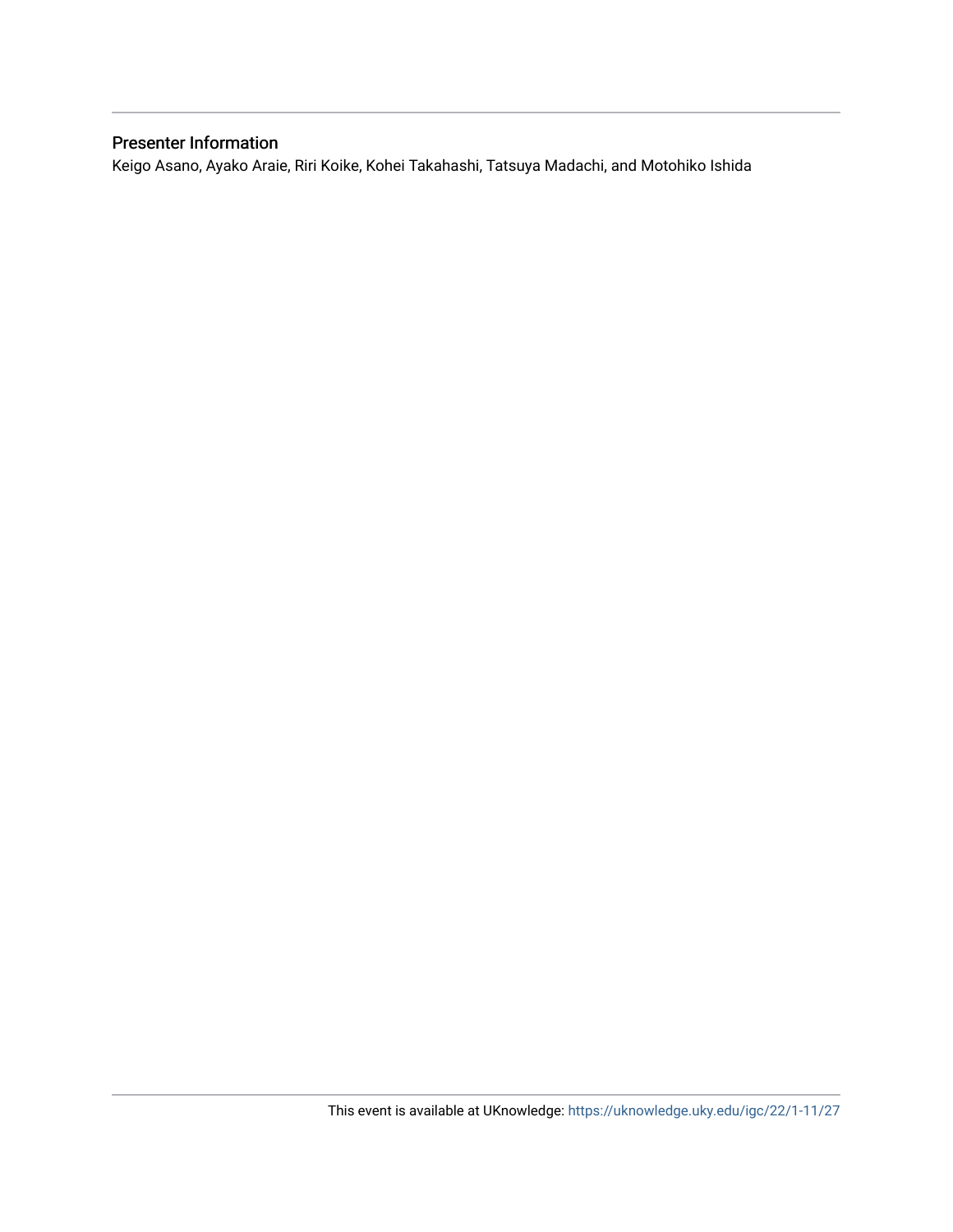## Effect of using additives at ensiling on the fermentation quality of common reed (*Phragmites communis* Trin.) silage

*Kiego Asano, Ayako Araie, Riri Koike, Kohei Takahashi, Tatsuya Madachi and Motohiko Ishida*

Ishikawa Prefectural University, Japan http://www.ishikawa-pu.ac.jp/en/ Contact email: p0760001@ishikawa-pu.ac.jp

**Keywords:** Lactic acid bacteria, acremonium cellulase, glucose, round baled silage.

#### **Introduction**

The common reed (*Phragmites communis* Trin.) is a wild grass species widely distributed throughout Japan and the world, growing in thousands of abandoned paddy fields and riverside sites. Most of the common reed in Japan is burned or left to become a weed that grows thickly in canals and reclaimed lands, becoming breeding places for diseases and pests (Holm *et al.* 1977). The biodiversity of plants can be disrupted by an expanding community of common reed whose sward height is 1.5–4.0 m (Ailstock *et al.* 2001). The common reed should be controlled and made use of if possible, and a role for common reed as feed may solve a number of issues regarding this species. The common reed grown in marsh can be harvested as round baled silage using a chopping whole crop harvester (WB1030DX, Takakita Co., Mie, Japan) and a self-propelled bale wrapper (SW1110W, Takakita Co., Mie, Japan). However, few studies have been conducted on methods of preparing high-quality silage out of common reed. Here we conducted several trials using a small-scale system to determine the effects of adding glucose, lactic acid bacteria (LAB) and acremonium cellulase at ensiling on the fermentation quality of common reed silage.

#### **Methods**

#### *Trial 1*

The additive treatments were no-additive (Control), 2 % glucose on a fresh matter basis (G),  $5 \times 10^{-4}$ % commercial lactic acid bacteria additive (LAB) (Chikuso-1, Snow Brand Seed Co., Hokkaido, Japan) and G+LAB. The common reed in an experimental field (Ishikawa, Japan, 36°40'N, 136°41'E) was harvested as ensilage material on May 20, 2010 when the sward height reached approx. 1 m. The reeds were chopped to a length of approx. 1 cm and packed in plastic bags with the additives, by a vacuum packing machine, following the method of Tanaka and Ohmomo (1995). Five bags were prepared in each treatment and opened three months after ensiling. The extract was prepared by mixing the silage with water. The pH in each extract was determined with a pH meter, and organic acid and ammonia in the extract were measured by HPLC and the indophenol method, respectively to determine their contents in the silage. The V2-score was calculated based on the ammonia, acetic acid, propionic acid and butyric acid contents. The data were examined

with an analysis of variance (ANOVA) to determine the effect of additive treatment. The Tukey method was used to compare the means among the treatments when the effect was significant.

#### *Trial 2*

The additive treatments were no-additive (Control) and 1.7  $\times$  10<sup>-3</sup> % commercial additive containing acremonium cellulase and lactic acid bacteria (AC+LAB) (acremo conc., Snow Brand Seed Co., Hokkaido, Japan). The common reed in the same field as Trial 1 was harvested as ensilage material on May 26, 2011 when their sward height reached approx. 1 m. Four bags of the silage in each treatment were prepared as in Trial 1 and opened three months after ensiling. The pH, organic acid and ammonia in the silage were determined by the same method as in Trial 1.The silage was dried in a drying oven at 60 °C, ground through a 1 mm screen and subjected to a feed analysis (Abe 2001). The data were analyzed by ANOVA to examine the effect of additive treatment.

#### *Trial 3*

Common reed in the same field as Trial 1 was harvested by the chopping whole crop harvester to make round bales on August 30, 2010 when their sward height reached approx. 1 m. The same commercial additive used in Trial 2 was dissolved with water, and the solution was sprayed on the common reed by the spray-machine loaded on the harvester. The round bales were wrapped with plastic film by a self-propelled bale wrapper. The round baled silage was opened four months after harvesting, and the sample was collected to determine the pH, organic acid and ammonia by the same methods as described for Trial 1.

#### **Results**

The results of analysis of the fermentation quality for all trials are shown in Table 1. The pH, acetic acid, propionic acid, butyric acid and ammonia contents from the G+LAB treatment were significantly lower than that in the control, G, and LAB, and the lactic acid content and V2-score in G+LAB were significantly higher than that in the control, G and LAB ( $P<0.05$ ). When the V2-score of silage is more than 80 points, the silage quality is judged to the good. Only the silage from the G+LAB treatment had a V2-score higher than 80 points. We found that the addition of sugars and LAB was required to prepare high-quality